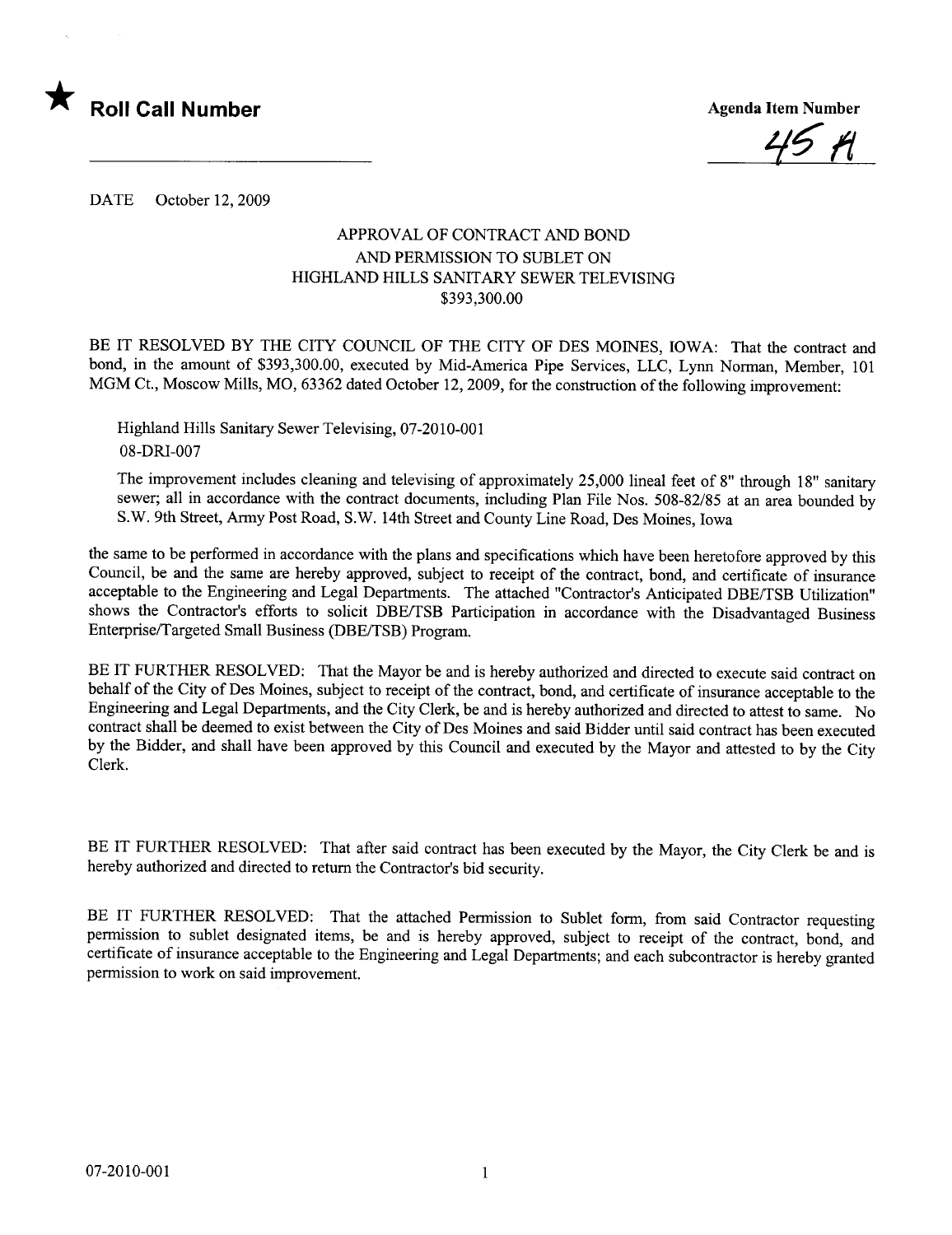



DATE October 12, 2009

BE IT FURTHER RESOLVED: That the Des Moines Finance Director is hereby authorized to encumber this contract amount against the funds as identified below, and to acquire Builder's Risk Insurance, if appropriate, for the above referenced improvement.

Moved by to adopt.

FORM APPROVED hetchen Vindorf

Kathleen Vanderpool Deputy City Attorney

Deputy City Attorney<br>Funding Source: Highland Hills Sewer Lining, SAE131, Being:<br>\$393,300 in HUD Disaster funds from the Iowa Department of l<br>costs associated with the lining of the Eastern Portion of the Hi \$393,300 in HUD Disaster funds from the Iowa Department of Economic Development for 100% of construction costs associated with the lining of the Eastern Portion of the Highland Hils Sanitary Sewer System with a \$1,200,000 maximum in Federal Jumpstart Infrastructure Assistance funds

| <b>COUNCIL ACTION</b>          | <b>YEAS</b> | <b>NAYS</b> | <b>PASS</b> | <b>ABSENT</b>   | I, Diane      |
|--------------------------------|-------------|-------------|-------------|-----------------|---------------|
| <b>COWNIE</b>                  |             |             |             |                 | certify t     |
| <b>COLEMAN</b>                 |             |             |             |                 | above da      |
| <b>HENSLEY</b>                 |             |             |             |                 | adopted       |
| <b>KIERNAN</b>                 |             |             |             |                 |               |
| <b>MAHAFFEY</b>                |             |             |             |                 | <b>IN WIT</b> |
| <b>MEYER</b><br><b>VLASSIS</b> |             |             |             |                 | and affix     |
|                                |             |             |             |                 |               |
| <b>MOTION CARRIED</b>          |             |             |             | <b>APPROVED</b> |               |
|                                |             |             |             |                 |               |
|                                |             |             |             |                 |               |
|                                |             |             |             | Mayor           |               |

I, Diane Rauh, City Clerk of said City Council, hereby certify that at a meeting of the City Council, held on the above date, among other proceedings the above was

IN WITNESS WHEREOF, I have hereunto set my hand and affixed my seal the day and year first above written.